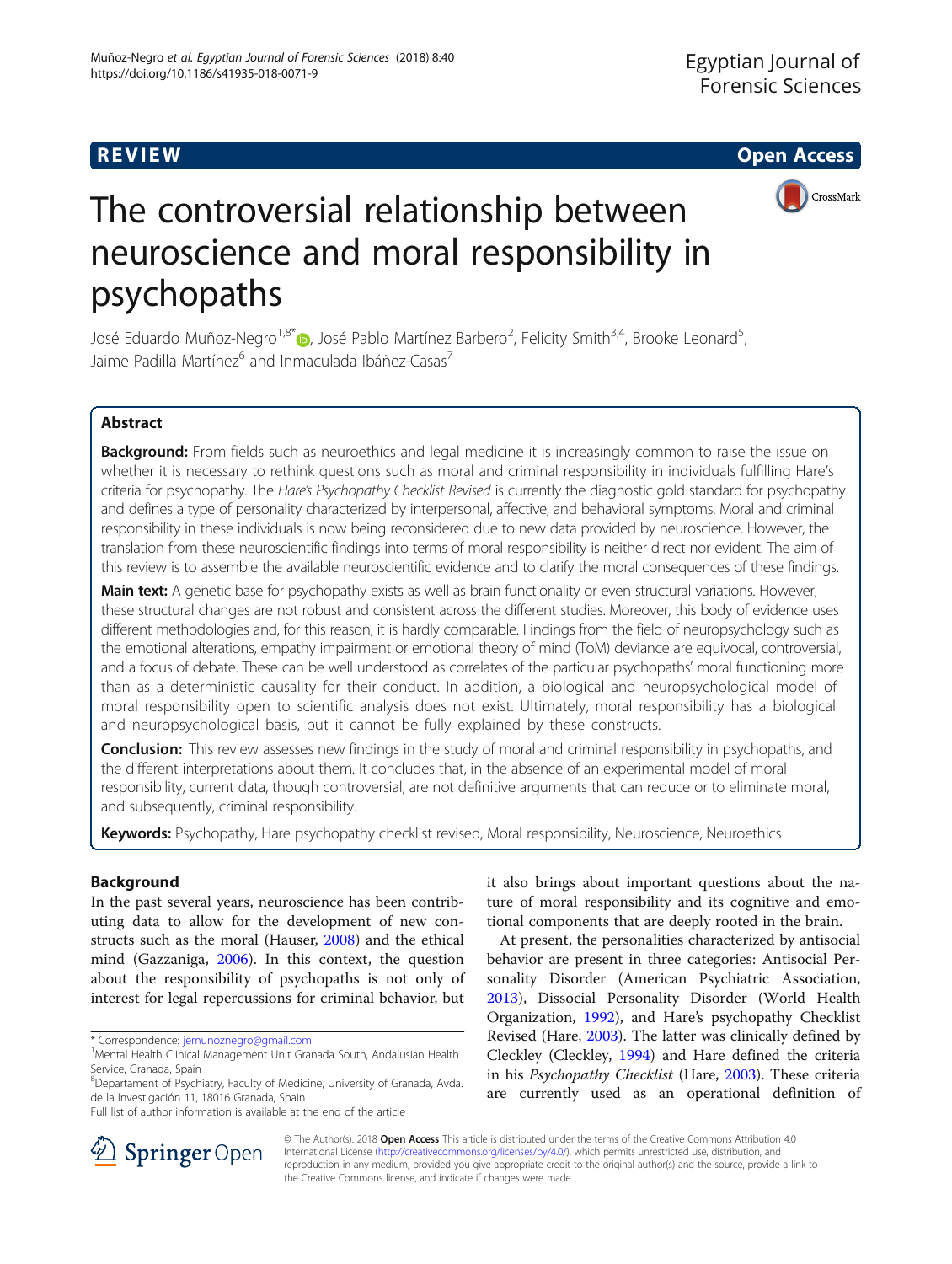psychopathy. This construct has shown its usefulness in Legal Medicine (Torrubia-Beltri & Cuquerella-Fuentes, [2008](#page-7-0)). It is estimated that 15–25% of inmates are psychopaths according to this definition and around 65% meet the criteria for Antisocial Personality Disorder. The prevalence of psychopathy in the general population is 1% (Torrubia-Beltri & Cuquerella-Fuentes, [2008](#page-7-0)). Psychopathy is not the same as Child Conduct Disorder nor Antisocial Personality Disorder; these both share antisocial behavior, but do not share the rest of the criteria. A third of individuals diagnosed with Antisocial Personality Disorder will meet the criteria for psychopathy (Hart & Hare, [1966\)](#page-7-0).

The Hare Psychopathy Checklist Revised (Hare, [2003](#page-7-0)) defines a type of personality characterized by interpersonal, affective, and behavioral symptoms. Currently, it is considered the gold standard for psychopathy diagnosis, offering good reliability and validity (Alcázar-Córcoles et al., [2008](#page-6-0); Hare et al., [1990](#page-7-0)) for clinical, forensic and research purposes. It is composed of a semi-structured interview, which gathers information on the case history with 20 Likert-scale items The Hare Psychology Checklist Revised evaluates a psychopathological construct based on four underlying dimensions: interpersonal, affective, lifestyle, and antisocial. For clinical and research purposes, a score of 30 is considered indicative of psychopathy (Neumann et al., [2015](#page-7-0)). The 20 items evaluate psychopathy traits and behaviors such as superficial charm, grandiose sense of self-worth, need for stimulation, pathological lying, manipulation, lack of remorse, shallow affect, lack of empathy, parasitic lifestyle, poor behavioural control, promiscuous sexual behaviour, early behavioural problems, lack of realistic problems, impulsivity, irresponsibility, failure to accept responsibility, many short-term relationships, juvenile delinquence, revocation of conditional release and criminal versatility (Hare et al., [1990\)](#page-7-0).

Some authors have proposed a classification into primary and secondary psychopaths (Coid et al., [2012](#page-6-0)). The former can be exceptionally intelligent and highly capable of carrying out their plans, while the latter have greater cognitive deficits, greater impulsivity, more anger, poor planning capabilities, presenting greater digression from social norms.

In the fields of neuroethics and forensic psychiatry, there is an ongoing discussion about the current findings of biological and neuropsychological correlates of psychopathy. And on whether it is necessary to consider that psychopaths suffer from a disorder, in this case "crazy morals" (Holmes, [1991\)](#page-7-0), that mitigates or excuses their moral and legal responsibility.

Our objective is to determine if the growing neuroscientific body of evidence about the underlying cognitive processes of the moral behavior of psychopaths actually changes their morality and, by consequence, legal conduct or if it is simply due to a conflict of interpretation between neuroscience and neuroethics.

## Main text

## The biological basis and neuroscience of psychopathy

Psychopathy is a defined disorder of emotional dysfunction and antisocial behavior (Frick et al., [2003;](#page-7-0) Harpur et al., [1988](#page-7-0)). Emotional dysfunction, allows for a diminished sense of guilt and a lack of empathy and connection with others. In children, this feature of emotional insensitivity is associated with antisocial conduct (Halty et al., [2011](#page-7-0)) and in turn, the antisocial component reflects a predisposition to antisocial acts from an early age. This pattern emerges before the age of ten and persists into adulthood (Harpur et al., [1988;](#page-7-0) Lynam et al., [2007](#page-7-0)).

In relation to the possible biological basis of psychopathy, two fundamental facts stand out: a) the existence of a genuine genetic basis (Bloningen et al., [2005](#page-6-0); Viding et al., [2005](#page-7-0)) and b) the finding of functional and structural alterations in diverse brain regions such as the biological correlates of emotional alterations (orbitofrontal cortex, amigdala-hipocampus, insular cortex, anterior cingulate cortex), of antisocial behavior (superior temporal gyrus, dorsolateral prefrontal cortex, orbitofrontal cortex, and anterior cingulate cortex) and of the pathological tendency to lie exhibited by these patients (orbitofrontal cortex, anterior cingulate cortex, ventrolateral prefrontal cortex) (Yang & Raine, [2008](#page-7-0)). Other authors emphasize the role of structures such as the ventromedial prefrontal cortex (Bechara et al., [1999](#page-6-0)) and the amygdala (Blair, [2006,](#page-6-0) [2007\)](#page-6-0). Also, a few studies have found volumetric structural alterations in regions like the temporal lobe, the hippocampus (Raine et al., [2004](#page-7-0)), or the amygdala (Yang et al., [2009](#page-7-0)). These volumetric frontal alterations were found in some studies (Yang et al., [2005\)](#page-7-0), but not in others (Dolan et al., [2002](#page-6-0)).

With regard to the genetic basis, some chromosomal abnormalities such as the XYY chromosome have been linked to psychopathy. Thus, the rate of this chromosomal abnormality in psychopaths is much higher (1.8%) than in the general population (0.01%) (Briken et al., [2006](#page-6-0)). In addition, Genome-wide association studies (GWAS) have shown a linkage between chromosome 13 at 11 cM and antisocial behavior (Gizer et al., [2012](#page-7-0)). Regarding family studies, a study with 3500 pairs of twins has shown that the traits of cruelty and lack of emotiveness were inherited in 67% of the cases at 7 years of age (Viding et al., [2005](#page-7-0)). Different studies have established that the homozygotic carrier of a long allele of the serotonine transporter gene shows a diminished response of the amygdala before emotional expression, in relation to those that are homozygotes for the short allele (Hariri et al., [2002](#page-7-0)). It is possible that a variety of polymorphisms affects the function of the amygdala. However, they are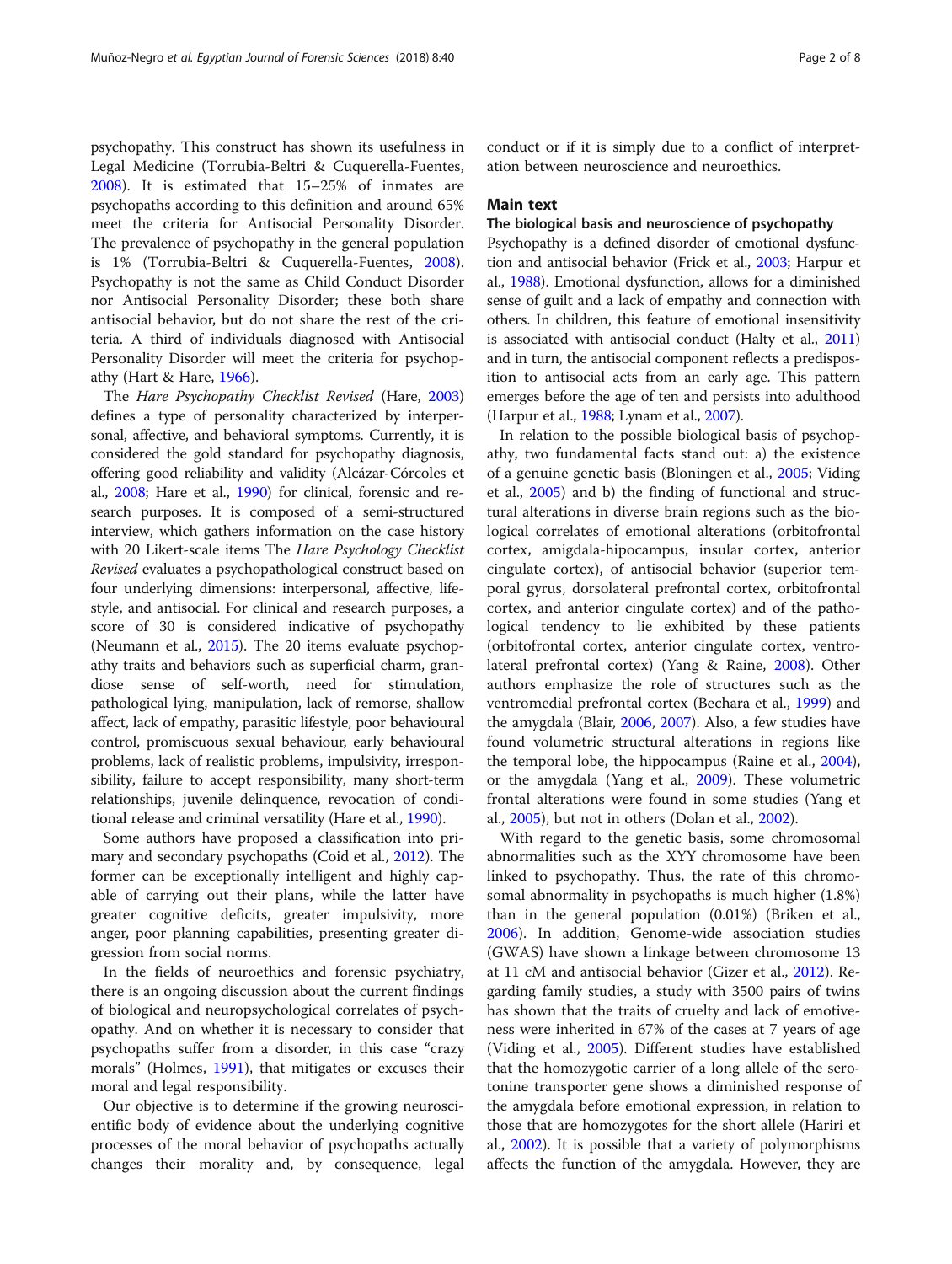not only influenced by genetic aspects, but also by socioeconomic status, being less probable in individuals of high social status (Silverthorn & Frick, [1999\)](#page-7-0). The social disadvantage motivates instrumental as well as reactive aggression. Also, it has also been suggested that psychopathy could be due to early sexual or physical abuse or some type of maltreatment (Rutter, [2005](#page-7-0)). These factors increase the risk of antisocial behavior, particularly aggression reactive to fear or frustration, as well as the increased emotional reaction to threatening stimuli. Nevertheless, psychopathy is characterized by low emotional reactivity to numerous stimuli.

## Emotional alterations

Psychopaths show emotional coldness and a characteristic shortage of strong and intense emotions like fear. It has been shown that there is a weakened reflex of shock/fright and little emotional response towards emotionally unpleasant images as demonstrated through diminished skin conductance (Levenston et al., [2000](#page-7-0); Patrick et al., [1994](#page-7-0)). Additionally, they seem not to learn about the consequences of their actions. This has been explained as a result of having impairments or deficits in aversive conditioning (Blair, [2008\)](#page-6-0), which could be associated with difficulty to correct their behaviour through punishment. In this line, neuroimaging studies have shown activation deficits in brain structures involved in this kind of learning such as the orbitofrontal cortex, the anterior cingulate cortex, the amygdala, and the insula. The orbitofrontal cortex has an important role in the evaluation of negatively conditioned stimuli; the insula, in the evaluation of painful stimuli; and the anterior cingulate cortex, in emotional response (Yang & Raine, [2008](#page-7-0)). Regarding brain structures, the amygdala and the ventromedial nucleus of the prefrontal lobe are two regions that are crucial in explaining the neuropsychology of psychopathy (Bechara et al., [1999](#page-6-0); Blair, [2007,](#page-6-0) [2008\)](#page-6-0). Both these areas allow for the integration of emotional and rational information into the decision-making process.

The amygdala is a brain structure that is crucial for stimulus-reinforcement learning (Davis & Whalen, [2001](#page-6-0); Everitt et al., [2006](#page-6-0)). This learning allows for specific representations of conditional stimuli from the temporal cortex to be connected to the emotional responses of the amygdala and other structures. In humans and other primates, fear and potential sadness serve as negative reinforcers, and the associated stimuli to these reinforcers need to be avoided. The amygdala allows individuals to learn the good and the bad of objects and actions (Blair, [2008](#page-6-0)). Certain stimuli are emotionally marked and then labelled as "good" or "bad" in both social and non-social settings. The amygdala also sends signals to the ventromedial prefrontal cortex, which is implicated in the representation of reinforcement of different objects and actions and allows us to learn from the experience and anticipate expectations. This information is key for decision-making and is utilized by other structures, like the anterior cingulate cortex. This intervenes when we need to make a decision when confronted with a moral conflict, where there is a dissonance between the purely rational and the emotional (R. Blair, [2008\)](#page-6-0).

Psychopath behaviour has been theorized to be the result of an inability to integrate the emotional and rational information into executive decisions. The role of the emotions in the adequate decision-making process has been developed after the work of Antonio Damasio. His hypothesis of the somatic marker (Damasio, [1996](#page-6-0)) has shown how emotions are key in limiting the field of possible alternatives that are evaluated in rational deliberation; we learn from our own positive and negative experiences, emotionally "marking" the representations that are tied to specific options. We so anticipate what can happen if we choose one thing or another. His hypothesis manifests that decision making is a process where cognitive and emotional processes converge. This information gives us data to plan our future behavior, making decisions that are constantly reevaluated through experience. This executive capacity requires the integrity of the ventromedial nucleus of the prefrontal lobe (Damasio, [2008\)](#page-6-0). A controversy exists over the function of this indicator in psychopaths. There are studies that propose that it is altered (Blair et al., [2001](#page-6-0)) and others that suggest the opposite (Blair and Cipolotti, [2000](#page-6-0); Schmitt et al., [1999\)](#page-7-0).

Finally, mirror neurons, a type of neuron that is fundamental to feelings of empathy which is located in the frontal and the insular regions, can also suffer functional alterations in psychopaths (Alcázar-Córcoles et al., [2008](#page-6-0)).

## Antisocial behaviour

Psychopaths show poor impulse control and aggressive behaviour. A few studies have found functional alterations in specific areas of the brain related to antisocial behaviour. These studies showed lower activation in the anterior cingulate cortex and the temporal gyrus, in relation to control subjects, when the individual performs semantic processing tasks (Kiehl et al., [2017\)](#page-7-0) as well as in other areas such as the amygdala, related to social cooperation (Rilling et al., [2007](#page-7-0)). They showed a clearly lower activation in the amygdala when they decided to desert or discontinue cooperating with someone with whom they were previously cooperating. Also, they showed diminished activation in the orbitofrontal cortex when they decided to collaborate with another person and little activation in the dorsolateral prefrontal cortex and anterior cingulate cortex when they decided to abandon the cooperation. The orbitofrontal cortex is used to calculate reward and punishment associated with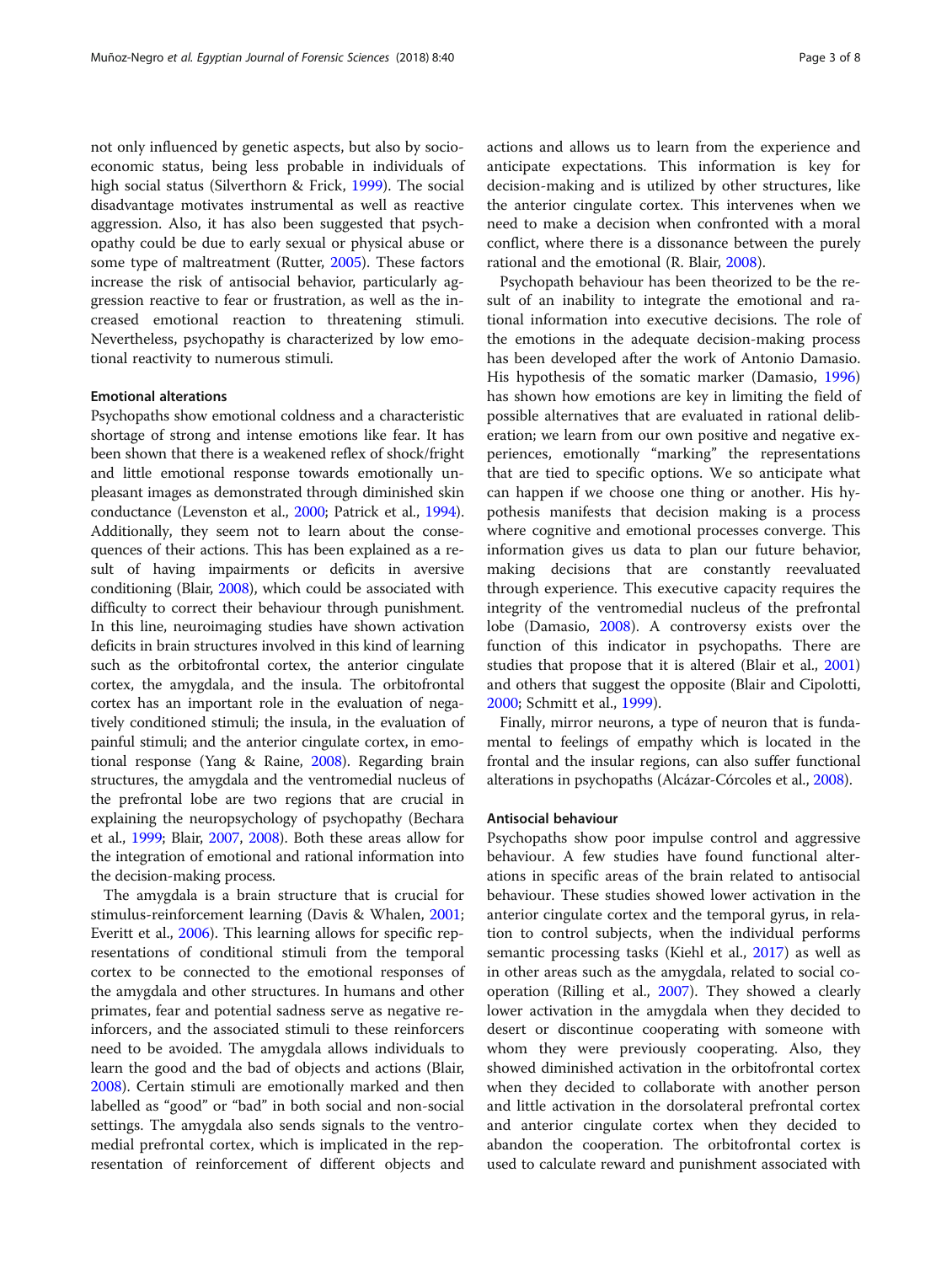stimuli. The dorsolateral prefrontal cortex and the anterior cingulate allow us to make decisions and execute them, while the superior temporal gyrus is a structure that is related to Theory of Mind (TOM) and moral reasoning (Yang & Raine, [2008\)](#page-7-0).

Some authors have found structural alterations in the hypothalamus and prefrontal cortex in "unsuccessful" psychopaths (habitually incarcerated) that they could not replicate in "successful" psychopaths (psychopaths that are integrated into society). Specifically, some found an exaggerated asymmetry in the hippocampus volume (right larger than left) (Raine et al., [2004](#page-7-0)) and a reduced volume of grey matter in the prefrontal cortex (Yang et al., [2005\)](#page-7-0). These results point out that unsuccessful psychopaths can have a poorer capacity to learn aversive conditioning, emotional regulation and decision making.

#### Neuropsychological alterations

The set of biological traits and correlates mentioned above would result in alterations in the neuropsychological functioning. According to some authors, psychopaths appear to have a frontal lobe disorder that includes different types of alterations such as difficulty in concentrating, learning, abstract thinking and planning, as well as difficulty with certain impulse control (Navas-Collado & Muñoz-García, [2004](#page-7-0)). These neuropsychological alterations find support in neuroimaging and electrophysiology studies using both EEGs and evoked potentials (Navas-Collado & Muñoz-García, [2004](#page-7-0)). Specifically, psychopaths present with a poor cognitive performance in tasks such as the Stroop test, in which they show abnormal selective attention (Hiatt et al., [2004\)](#page-7-0); reduced response-inhibition (Kiehl et al., [2000](#page-7-0)); poor stimulus-reinforcement learning (Flor et al., [2002](#page-6-0)); and poor aversive conditioning (Blair, [2006\)](#page-6-0). Due to all this, they appear to have difficulty in learning from experiences that have negative consequences as much as with instrumental learning (Blair, [2003](#page-6-0)). Not all studies have confirmed these findings. For instance, one study found a prefrontal function similar to that of control subjects that would allow for good planning strategies amongst psychopaths (Raine et al., [1998\)](#page-7-0).

There is currently an important controversy on whether psychopaths have a deficit in emotion recognition or not. Some studies show that psychopaths can react to stimuli that are not related to fear or sadness (Flor et al., [2002](#page-6-0)). However, a metaanalysis with 1376 participants concluded that the deficit in emotion recognition is global and goes beyond fear and sadness (Dawel et al., [2012\)](#page-6-0). Some studies suggest that these difficulties in emotion recognition disappear when psychopaths are asked to identify emotions using the eye area only, and not the entire face (Dadds et al., [2006](#page-6-0); Richell et al., [2003](#page-7-0)).

Another source of strong discrepancies is in the area of Theory of Mind (ToM) in psychopaths. One of the aforementioned studies was unable to find alterations in ToM in these individuals (Richell et al., [2003](#page-7-0)). Some other studies align with the idea of ToM in psychopaths being relatively intact and suggest that this can be an adaptation tool to their criminal lifestyle or an evolutionary adaptation (Dolan & Fullam, [2004\)](#page-6-0). It would be related with a special ability to recognize the emotional vulnerability of their potential victims. Psychopaths have been found to have a more accurate ability to detect hostility in others, as compared to controls. Psychopaths would also have a greater ability to recognize emotions in the face and eyes than individuals with antisocial disorder not fulfilling criteria for psychopathy (Dolan & Fullam, [2004\)](#page-6-0). Other authors distinguish between "cognitive" and "emotional" ToM (Shamay-Tsoory et al., [2010](#page-7-0)). In this study, correlations were found between the two dimensions of the Hare psychopathy construct and specific types of empathy. The dimension of psychopathy and characteristics of cruelty would correlate with the ability to detect neutral mental states, but not positive or negative, and the antisocial dimension would correlate with a deficit in interpreting mental states. According to this study, psychopaths would have intact cognitive, but not emotional, empathy. They would be able to manipulate the mind of others through this cognitive empathy but not to limit their aggressiveness through mental preparation based on emotional empathy. Other studies also emphasize that emotional empathy is altered in psychopaths in the same way it is altered in people with abnormalities in the orbitofrontal cortex (Shamay-Tsoory et al., [2010](#page-7-0)). In studies using moral dilemmas, some neuroimaging studies have also found a lower brain activation in areas related to ToM, empathy, and default mode network in subjects with psychopathy as compared to controls when they evaluated moral dilemmas (Reniers et al., [2012\)](#page-7-0).

Psychopathy is also associated with limitations in reversal learning (Budhani, Richell, & Blair, [2006](#page-6-0)). Reversal learning is a type of learning where the individual is trained to respond differentially to two stimuli associated with conditions of reward and punishment, and later these conditions are inverted. Psychopaths find it difficult to detect the positive or negative reinforcers associated with certain stimuli. They do not adequately detect that what was previously associated with a positive reinforcer is now associated with a negative one. Reversal learning depends essentially on the functional integrity of the ventromedial nucleus of the frontal lobe. This dysfunction creates problems with learning from personal, daily experiences and making decisions for the future. The subject would have trouble identifying that the behaviour they previously associated with a reward or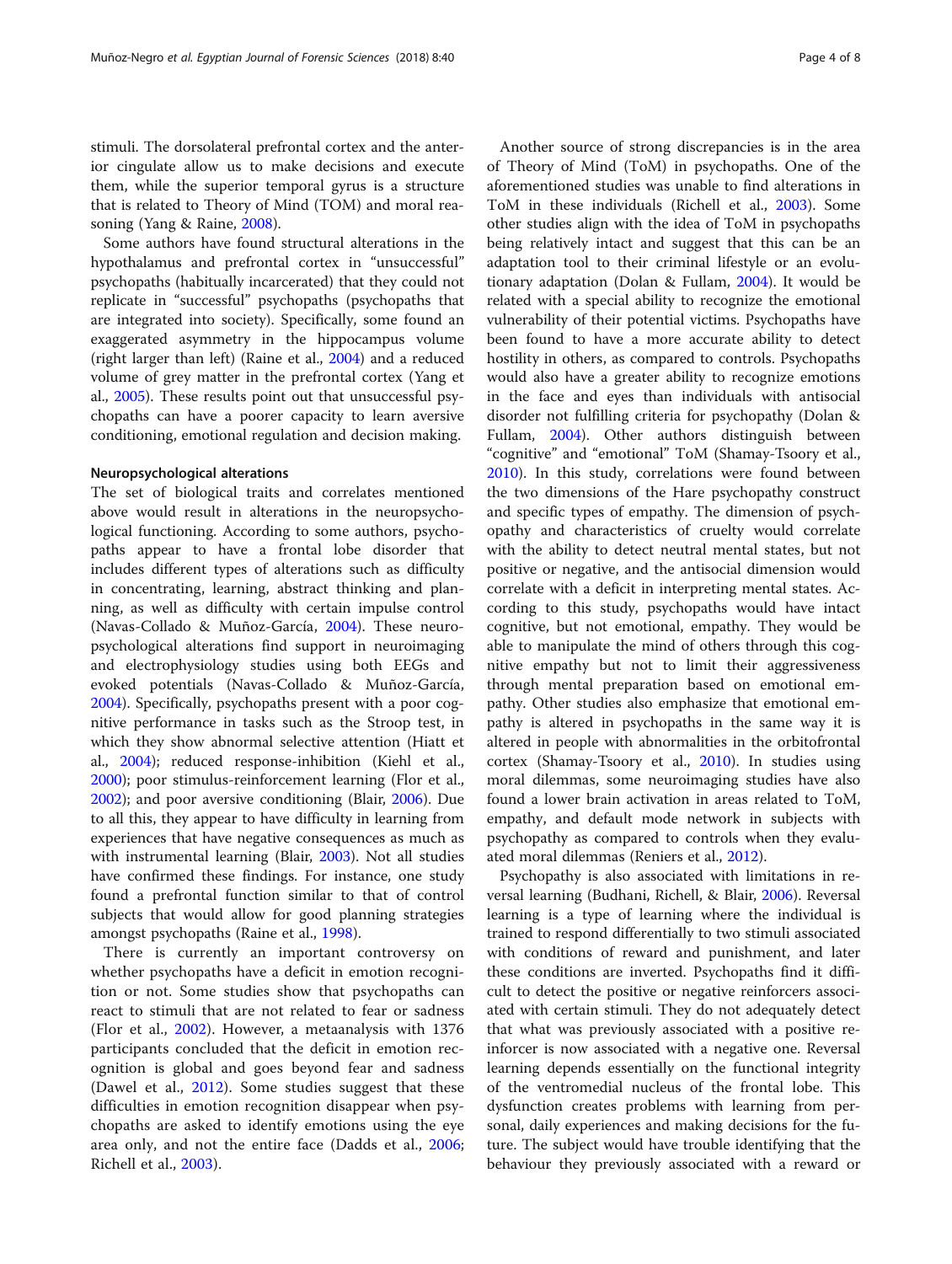success, now has come to be associated with the opposite and vice versa.

#### Psychopathy and moral responsibility

Currently, there are many authors who postulate a reduction in the moral responsibility of psychopaths, whilst maintaining at least a legal responsibility, although this is also reduced in some cases. The main arguments supporting this reduction in moral responsibility are the following: 1. Moral blindness, understood as a lack of understanding of the moral nature and content of their actions; 2. The inability to distinguish between social and moral transgressions; 3. Difficulty in learning the consequences of their actions.

## Moral blindness

This argument states that psychopaths are unable to recognise the wrongdoing of their actions due to their emotional deficits. Accordingly, they are unable to value moral reasoning, making moral deliberation either significantly lessened or impossible. This argument largely rests on the psychopaths' dysfunction in empathy and recognition of emotions. Modern neuroscience has made clear the link between reason and emotions (Alcázar-Córcoles et al., [2008\)](#page-6-0); from this perspective it is difficult to consider emotions and rationality as two distinct faculties when it comes to discussions regarding moral responsibility.

Other authors emphasize the inability of psychopaths to understand the moral content of their transgressions (Finlay, [2011\)](#page-6-0). It is argued that, due to their lack of empathy, they cannot feel the harm caused to others, nor do they respect them as people. Their actions lack moral content and thus, strictly speaking, are not to be considered moral actions (Levy, [2014](#page-7-0)). Insufficient empathy found in psychopaths could be crucial in comprehending their lack of deep moral understanding (Blair, [2008](#page-6-0); Glannon, [1997](#page-7-0)). Empathy is as much a mode of figuring out what other people feel, as of vicariously feeling emotions. There are distinct "routes" to empathy: one form of empathizing is to recognise emotions through non-verbal communication, whereas another lies in the capacity to put oneself in another's shoes. What they have in common is that the person who empathizes is able to experience the very same emotion, as they have the ability to imagine the other person feeling that emotion. Other authors state that empathy is necessary for the development of an ethic based on universal Kantian concerns (Deigh, [1995\)](#page-6-0). Their lack of empathy would make these individuals less receptive to certain ethical reasoning, which they appear to understand, but towards which they present no inclination. Following these authors, the deficits in empathy would significantly limit their ability to recognise ethical scenarios, as well as the motivation for ethical actions.

However, other authors criticize these assertions regarding the lack of empathy of psychopaths as unproven and speculative (Maibom, [2008](#page-7-0)), further highlighting that, in any case, empathy is not the only source of moral understanding. Additionally, they remark that no test indicates that psychopaths lack the ability necessary to understand the purpose of regulating conduct according to universal ethical maxims. On the basis of a rationalist interpretation, psychopaths do not lack the capability to understand what is bad. It is argued that they are even able to recognise that others could be harmed as a result of their actions (Elliott, [1992](#page-6-0)). Rather than a lack of empathy, they are said to have a deficiency, and therefore, they claim that it cannot be argued that they are completely devoid of moral responsibility (Maibom, [2008\)](#page-7-0).

In a similar vein, these authors also depict the lack of psychopaths' moral responsibility as relating to their difficulty to realise "mental time travel" (Levy, [2014](#page-7-0)). This refers to a mental operation in which we connect our own memories with forecasts about the future in order to construct an autobiographical synthesis. This mental capacity depends upon the soundness of the cerebral circuits that automatically make up the network. Without this capacity, we could not recognise others as people with their own future projects. According to these authors, for psychopaths, there is no difference between killing a person and stepping on an insect, since they do not recognise people as the people that they are. These authors equate the moral responsibility of psychopaths with that of adolescents or children (Vierra, [2016](#page-7-0)). Nonetheless, this apparent dysfunction in psychopaths is not experimentally proven, nor is the claim that its affectation would be definitive in the determination of moral responsibility.

Ultimately, moral responsibility should not be reduced to its biological or neuropsychological basis. In relation to a necessary test for the existence of moral responsibility, John Martin Fischer and Mark Ravizza (Fischer, [1994](#page-6-0); Fischer & Ravizza, [1998](#page-6-0)) proposed a theory which determines a person as morally responsible for an action to the extent to which they can produce justifications determined by moral reasoning. Such theory presupposes the capacity to critically examine motivations and sources of actions, and thus the ability to recognise moral reasons for or against an action, together with the ability to translate these reasons and motivations into ethical actions. A person is receptive to moral reasoning in so far as they are able to consider doing something distinct from that which they feel inclined to do.

## The incapacity to distinguish between moral and social transgressions

Finally, other studies restrict the concept of psychopathy to their incapacity to distinguish between moral and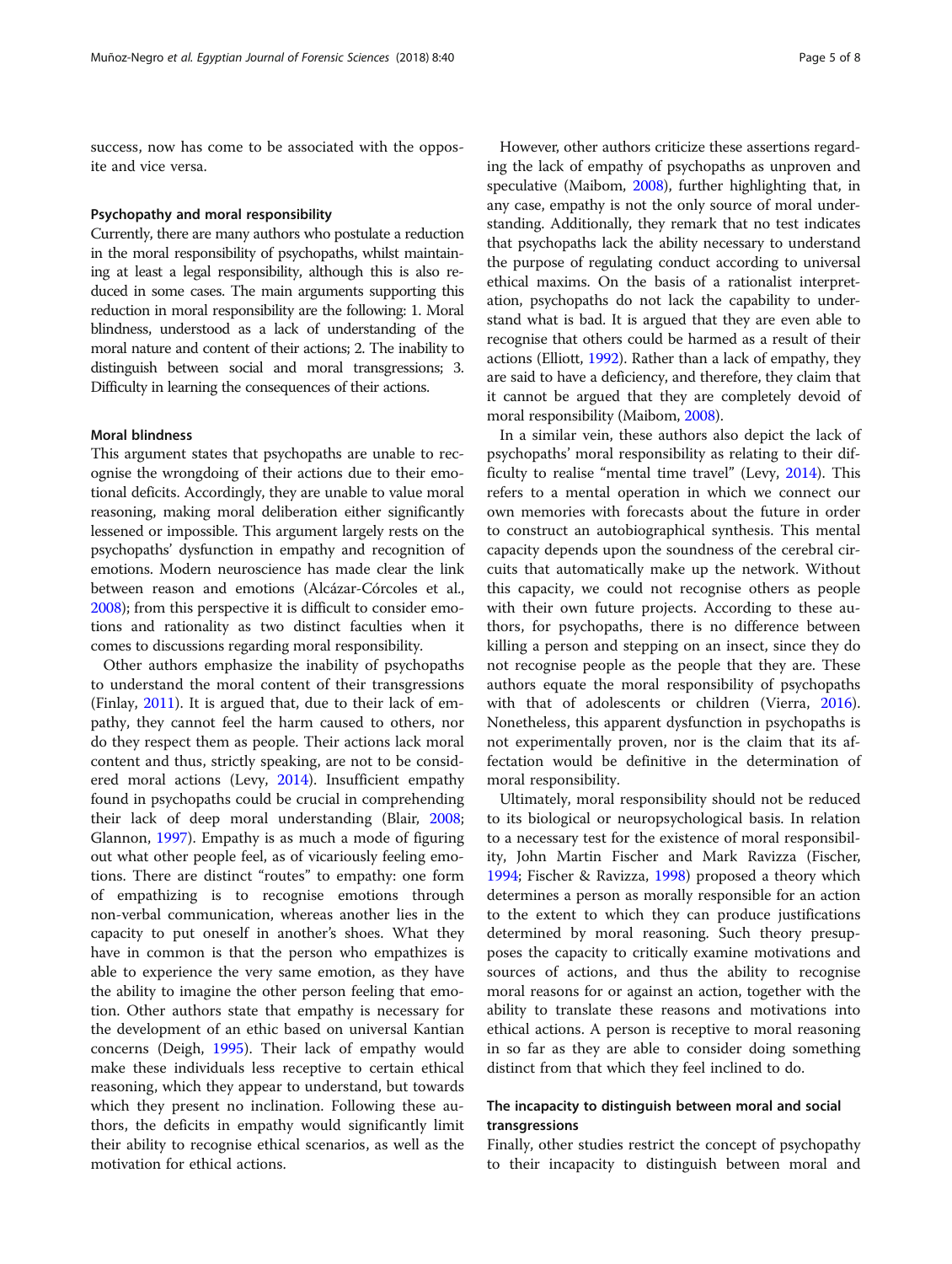legal transgressions; they know that something is illegal but not that it is morally incorrect (Fine & Kennett, [2004](#page-6-0); Levy, [2007](#page-7-0); Malatesti, [2010\)](#page-7-0). The argument behind this authors' group is seen in an experiment carried out by Blair [\(1995](#page-6-0)) with ten imprisoned psychopaths and ten controls. The subjects evaluated four stories that contained moral transgressions and four others containing social transgressions. The moral transgressions were bad in themselves, independent of any legal or social sanctions, whereas the rest were dependent on authoritative sanctions. The hypothesis of this study was that the psychopaths would not be able to distinguish between moral and social transgressions, and would consider them all as if they were social ones. Nonetheless, the results were different from those hypothesized. In fact, the psychopaths considered all of the transgressions as moral ones. Subsequently, the experiment was replicated with a larger sample and they discovered that the psychopaths failed to make the distinction between moral and conventional social transgressions (Blair et al., [1995](#page-6-0)). Additionally, as compared to controls, psychopaths tend to explain their responses to moral transgressions in terms of harm to the wellbeing of others to a lesser degree. However, it is difficult to explain why psychopaths would consider all transgressions as moral ones, unless they were trying to mislead the interviewer in an attempt to earn penal privileges, or perhaps had exceptionally developed morality - something that is initially counterintuitive and contrary to construct. As an attempt to resolve this possible bias, Blair asked the psychopaths to respond in a way that they thought other individuals would when asked to classify these transgressions. The result was that the psychopaths correctly attributed the distinctions between moral and social transgressions. At least a "cognitive" ToM like that previously mentioned remains sufficiently intact due to the psychopaths' ability to attribute these differences to others (Aharoni et al., [2012](#page-6-0), [2014\)](#page-6-0).

## Difficulty in learning from their own experiences

This argument highlights the difficulty psychopaths have in understanding the negative consequences of their actions as a result of the aforementioned difficulties in aversive and reverse learning. As a consequence of their impulsiveness and dissipative syndrome (Navas-Collado & Muñoz-García, [2004](#page-7-0)), these subjects could find it difficult to learn from punishment and from an analysis of the consequences of their actions in the long run, which in turn could harm their moral development and their ethical capacity.

## Conclusions

Psychopaths: "Mad or bad?" "Adaptive evolution from predatory man or moral incapacity?" As of today, there is a body of work backed by significant evidence highlighting the existence of structural, functional and neuropsychological abnormalities in patients with psychopathy. Nonetheless, it remains difficult to interpret these alterations in terms of moral and legal responsibility. As indicated by some authors, mistakes, errors and problems of interpretation are frequent (Jalava & Griffiths, [2017](#page-7-0)), and there is an epistemological leap between the work of neuroscientists and their interpretation in terms of moral philosophy. The decisive question is not only about the existence of these neurobiological discoveries, but rather their correct interpretation. At this moment, there is no clear and defined neurobiological paradigm of moral responsibility which could be used to test and evaluate psychopaths in contrast to controls. Furthermore, the studies use diverse methods and are too varied, thus, in absence of such a paradigm, we cannot make direct assessments as to whether they reveal a deficit of moral responsibility directly measured. There is nothing close to a biological definition or a psychological operation for moral responsibility. Further, whilst it is possible to effectively define the biological and neuropsychological correlates of moral responsibility, such cannot be reduced to merely an experimentally verifiable and falsifiable question. Structural and functional brain alterations are not robust and consistent enough to ascertain that the neurobiological features required for moral reasoning in psychopaths are impaired. We do not know if these findings are simply correlates of their moral coldness. Furthermore, the probable impairment in emotions recognition, ToM and empathy do not impede, although it can limit, the moral activity. Emotions are a powerful avenue to understanding morality, but they are not the only one. Rationality is also another important pillar of moral reasoning, and it seems to be rather intact in psychopaths. Probable alterations in reversal learning or another deficit in executive functions seem not be definitive to exclude the moral responsibility. In fact, psychopaths can show a high level of performance in tasks requiring an adequate executive function. Moreover, psychopaths show a high level of violence, either reactive or instrumental (Blair et al., [2005](#page-6-0)), and this instrumental violence requires a sufficient cognitive and executive capability to be able to elaborate and execute plans, as well as plan distinct options.

In short, there is no definitive proof supporting the existence of a true biological determinism in terms of moral responsibility, although there is evidence that the latter is conditioned by biological and neuropsychological facts. As of today, psychopaths do not suffer from a mental disorder. Furthermore, they are not incapable of understanding the concepts of good and bad. Nor should their immorality be interpreted as an inability to understand social and juridical norms.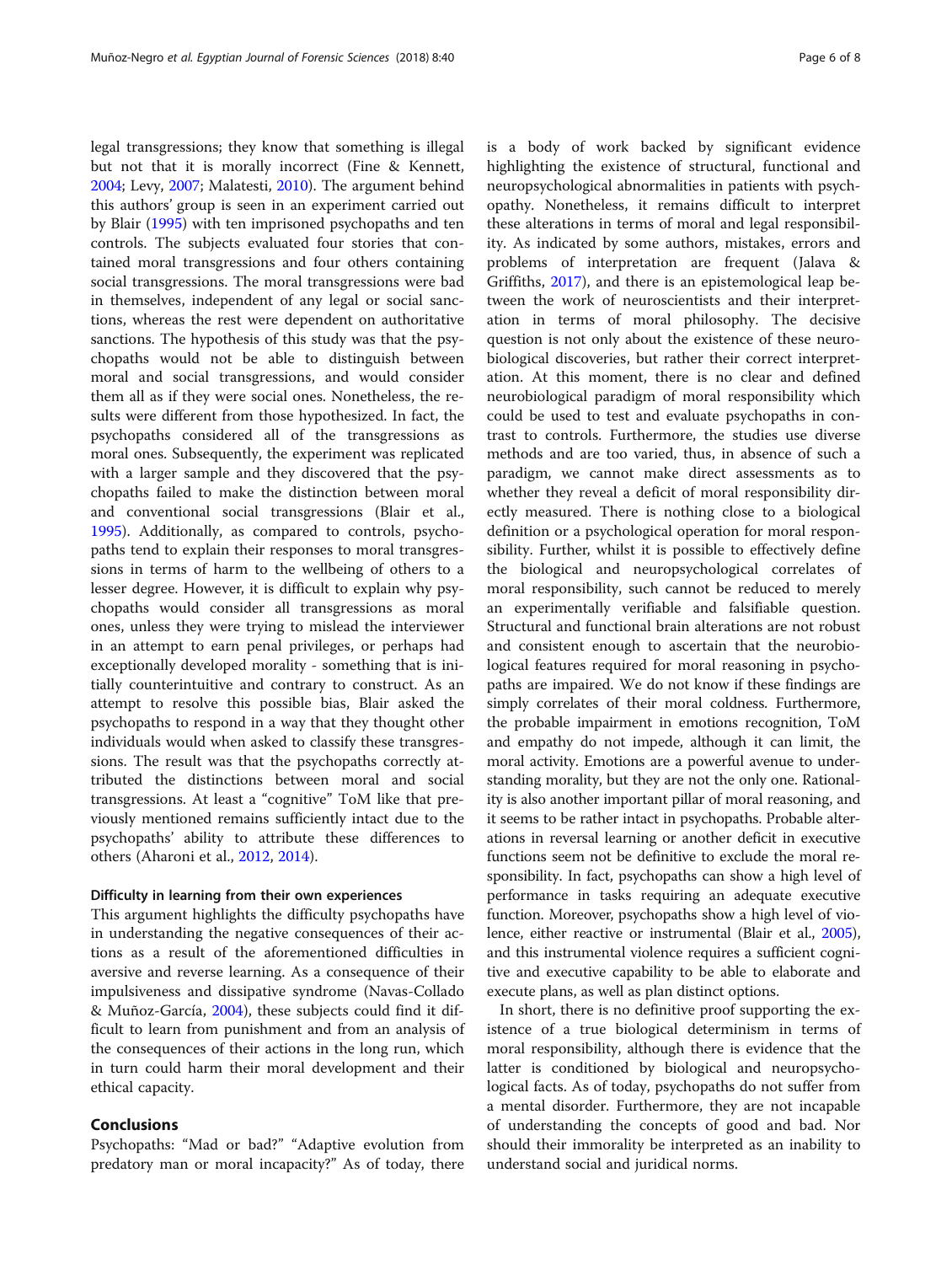<span id="page-6-0"></span>Finally, in the absence of a clear and defined biological, neurobiological or neuropsychological paradigm corresponding to morality, the question as to the moral responsibility of psychopaths remains in the field of moral philosophy and is subject to evaluation and deliberation on a case by case basis.

#### Abbreviations

GWAS: Genome-wide association study; ToM: Theory of Mind

#### Acknowledgements

We thank Julia Daugherty, psychologist at the Mind and Brain Center in Granada (Spain), for her comments on the article and the review of the English language.

## Availability of data and materials

Data sharing not applicable to this article as no datasets were generated or analysed during the current study.

## Authors' contributions

This study was conceived and designed by JEMN and IIC. Analysis and interpretation of data was completed by JPMB, FS, BL and JPM. JEMN and JPMB drafted the manuscript. JPMB provided critical revision. All authors read and approved the final manuscript.

#### Ethics approval and consent to participate

Not applicable.

## Competing interests

The authors declare that they have no competing interests.

## Publisher's Note

Springer Nature remains neutral with regard to jurisdictional claims in published maps and institutional affiliations.

#### Author details

<sup>1</sup>Mental Health Clinical Management Unit Granada South, Andalusian Health Service, Granada, Spain. <sup>2</sup>Andalusian Health Service, Granada, Spain.<br><sup>3</sup>University of Edinburgh, Edinburgh, UK. <sup>4</sup>University of Sofia, Sofia. I  $^{3}$ University of Edinburgh, Edinburgh, UK.  $^{4}$ University of Sofia, Sofia, Bulgaria.<br><sup>5</sup>Libiversity of Grapada, Grapada, Spain, <sup>6</sup>Psychiatric Unit of Baza Hospital. University of Granada, Granada, Spain. <sup>6</sup>Psychiatric Unit of Baza Hospital, Andalusian Health Service, Granada, Spain. <sup>7</sup> Departament of Personality, Assesssment and Psychological Treatment, University of Granada, Granada, Spain. <sup>8</sup>Departament of Psychiatry, Faculty of Medicine, University of Granada, Avda. de la Investigación 11, 18016 Granada, Spain.

## Received: 30 December 2017 Accepted: 1 June 2018 Published online: 07 June 2018

#### References

- Aharoni E, Sinnott-Armstrong W, Kiehl KA (2012) Can psychopathic offenders discern moral wrongs? A new look at the moral/conventional distinction. J Abnorm Psychol 121(2):484–497.
- Aharoni E, Sinnott-Armstrong W, Kiehl KA (2014) What's wrong? Moral understanding in psychopathic offenders. J Res Pers 53:175–181 [https://doi.](https://doi.org/10.1016/j.jrp.2014.10.002) [org/10.1016/j.jrp.2014.10.002](https://doi.org/10.1016/j.jrp.2014.10.002).
- Alcázar-Córcoles MA, Verdejo-García A, Bouso-Saiz JC (2008) La neuropsicología forense ante el reto de la relación entre cognición y emoción en la psicopatía. Rev Neurol 47(11):607–612.
- American Psychiatric Association (2013) Diagnostic and statistical manual of mental disorders, 5th edn. American Psychiatric Publ, Washington, DC.
- Bechara A, Damasio H, Damasio AR, Lee GP (1999) Different contributions of the human amygdala and ventromedial prefrontal cortex to decision-making. J Neurosci 19(13):5473–5481 <http://www.jneurosci.org/content/19/13/5473.long>.
- Blair J, Mitchell D, & Blair K (2005) The psychopath. Emotion and the brain. Malden: Blacwell Publishing.
- Blair R (1995) A cognitive developmental approach to morality: investigating the psychopath. Cognition 57(1):1–29 [https://doi.org/10.1016/0010-](https://doi.org/10.1016/0010-0277(95)00676-P) [0277\(95\)00676-P.](https://doi.org/10.1016/0010-0277(95)00676-P)
- Blair R (2003) Neurobiological basis of psychopathy. Br J Psychiatry 182(JAN.):5–7 [https://doi.org/10.1192/bjp.182.1.5.](https://doi.org/10.1192/bjp.182.1.5)
- Blair R (2006) The emergence of psychopathy: implications for the neuropsychological approach to developmental disorders. Cognition 101(2): 414–442 <https://doi.org/10.1016/j.cognition.2006.04.005>.
- Blair R (2007) The amygdala and ventromedial prefrontal cortex in morality and psychopathy. Trends Cogn Sci 11(9):387–392 [https://doi.org/10.1016/j.tics.](https://doi.org/10.1016/j.tics.2007.07.003) [2007.07.003.](https://doi.org/10.1016/j.tics.2007.07.003)
- Blair R (2008) The cognitive neuroscience of psychopathy and implications for judgments of responsibility. Neuroethics 1(3):149–157 [https://doi.org/10.](https://doi.org/10.1007/s12152-008-9016-6) [1007/s12152-008-9016-6](https://doi.org/10.1007/s12152-008-9016-6).
- Blair R, Cipolotti L (2000) Impaired social response reversal a case of "acquired sociopathy.". Brain 123:1122–1141 [https://doi.org/10.1093/brain/123.6.1122.](https://doi.org/10.1093/brain/123.6.1122)
- Blair R, Colledge E, Mitchell D (2001) Somatic markers and response reversal: is there orbitofrontal cortex dysfunction in boys with psychopathic tendencies? J Abnorm Child Psychol 29(6):499–511 [https://doi.org/10.1023/A:1012277125119.](https://doi.org/10.1023/A:1012277125119)
- Blair R, Jones L, Clark F, & Smith M (1995) Is the psychopath "morally insane? Personal Individ Differ, 19(5), 741–752.
- Bloningen DM, Hicks BM, Krueger RF, Patrick CJ, Iacono WG (2005) Psychopathic personality traits: heritability and genetic overlap with internalizing and externalizing psychopathology. Psychol Med 35(5):637–648 [https://doi.org/10.](https://doi.org/10.3816/CLM.2009.n.003.Novel) [3816/CLM.2009.n.003.Novel](https://doi.org/10.3816/CLM.2009.n.003.Novel).
- Briken P, Habermann N, Berner W, Hill A (2006) XYY chromosome abnormality in sexual homicide perpetrators. Am J Med Genet 141 B(2):198-200 [https://doi.](https://doi.org/10.1002/ajmg.b.30279) [org/10.1002/ajmg.b.30279.](https://doi.org/10.1002/ajmg.b.30279)
- Budhani S, Richell R a, Blair RJR (2006) Impaired reversal but intact acquisition: probabilistic response reversal deficits in adult individuals with psychopathy. J Abnorm Psychol 115(3):552–558 <https://doi.org/10.1037/0021-843X.115.3.552>.
- Cleckley H (1994) The mask of sanity, 5th edn. Mosby, St Louis.
- Coid J, Freestone M, Ullrich S (2012) Subtypes of psychopathy in the British household population: findings from the national household survey of psychiatric morbidity. Soc Psychiatry Psychiatr Epidemiol 47(6):879–891 <https://doi.org/10.1007/s00127-011-0395-3>.
- Dadds, M. R., Perry, Y., Hawes, D. J., Merz, S., Riddell, A. C., Haines, D. J., ... Abeygunawardane, A. I. (2006). Attention to the eyes and fear-recognition deficits in child psychopathy. Br J Psychiatry, 189(SEP.), 280–281. [https://doi.](https://doi.org/10.1192/bjp.bp.105.018150) [org/10.1192/bjp.bp.105.018150](https://doi.org/10.1192/bjp.bp.105.018150).
- Damasio, A. (1996). The Somatic Marker Hypothesis and the Possible Functions of the Prefrontal Cortex and Discussion\_Damasio, Everitt, Bishop\_Philosophical Transactions Biological Sciences\_1996.pdf. Philos Trans R Soc Lond Ser B Biol Sci (Vol. 351). [https://doi.org/10.1098/rstb.1996.0125.](https://doi.org/10.1098/rstb.1996.0125)
- Damasio A (2008) El error de Descartes (5º). Editorial Crítica, Barcelona Davis M, Whalen PJ (2001) The amygdala: vigilance and emotion. Mol Psychiatry 6(1):13–34 <https://doi.org/10.1038/sj.mp.4000812>.
- Dawel A, O'Kearney R, McKone E, Palermo R (2012) Not just fear and sadness: meta-analytic evidence of pervasive emotion recognition deficits for facial and vocal expressions in psychopathy. Neurosci Biobehav Rev 36(10):2288– 2304 <https://doi.org/10.1016/j.neubiorev.2012.08.006>.

Deigh J (1995) Empathy and universalizability. Ethics 105(4).

- Dolan MC, Deakin JFW, Roberts N, Anderson IM (2002) Quantitative frontal and temporal structural MRI studies in personality-disordered offenders and control subjects. Psychiatry Res Neuroimaging 116(3):133–149 [https://doi.org/](https://doi.org/10.1016/S0925-4927(02)00085-9) [10.1016/S0925-4927\(02\)00085-9.](https://doi.org/10.1016/S0925-4927(02)00085-9)
- Dolan R, Fullam R (2004) Theory of mind and mentalizing ability in antisocial personality disorders with and without psychopathy. Psychol Med 34:1093– 1102 [https://doi.org/10.1017/S0033291704002028.](https://doi.org/10.1017/S0033291704002028)
- Elliott C (1992) Diagnosing blame: responsibility and the psychopath. J Med Philos 17:199–214.
- Everitt BJ, Cardinal RN, Parkinson JA, Robbins TW (2006) Appetitive behaviour. Ann N Y Acad Sci 985(1):233–250 [https://doi.org/10.1111/j.1749-6632.2003.](https://doi.org/10.1111/j.1749-6632.2003.tb07085.x) tb07085x
- Fine C, Kennett J (2004) Mental impairment, moral understanding and criminal responsibility: psychopathy and the purposes of punishment. Int J Law Psychiatry 27(5):425–443 [https://doi.org/10.1016/j.ijlp.2004.06.005.](https://doi.org/10.1016/j.ijlp.2004.06.005)
- Finlay S (2011) The selves and the shoemaker: psychopaths, moral judgment, and responsibility. Southern J Philos 49(SUPPL. 1):125–133 [https://doi.org/10.](https://doi.org/10.1111/j.2041-6962.2011.00061.x) [1111/j.2041-6962.2011.00061.x](https://doi.org/10.1111/j.2041-6962.2011.00061.x).
- Fischer JM (1994) The metaphysics of free will: an essay on control. Blackwell. Fischer JM, Ravizza M (1998) Responsibility and control: a theory of moral
- responsibility. Cambridge University Press, Cambridge. Flor H, Birbaumer N, Hermann C, Ziegler S, Patrick CJ (2002) Aversive Pavlovian
- conditioning in psychopaths: peripheral and central correlates. Psychophysiol 39(4):505–518 [https://doi.org/10.1111/1469-8986.3940505.](https://doi.org/10.1111/1469-8986.3940505)